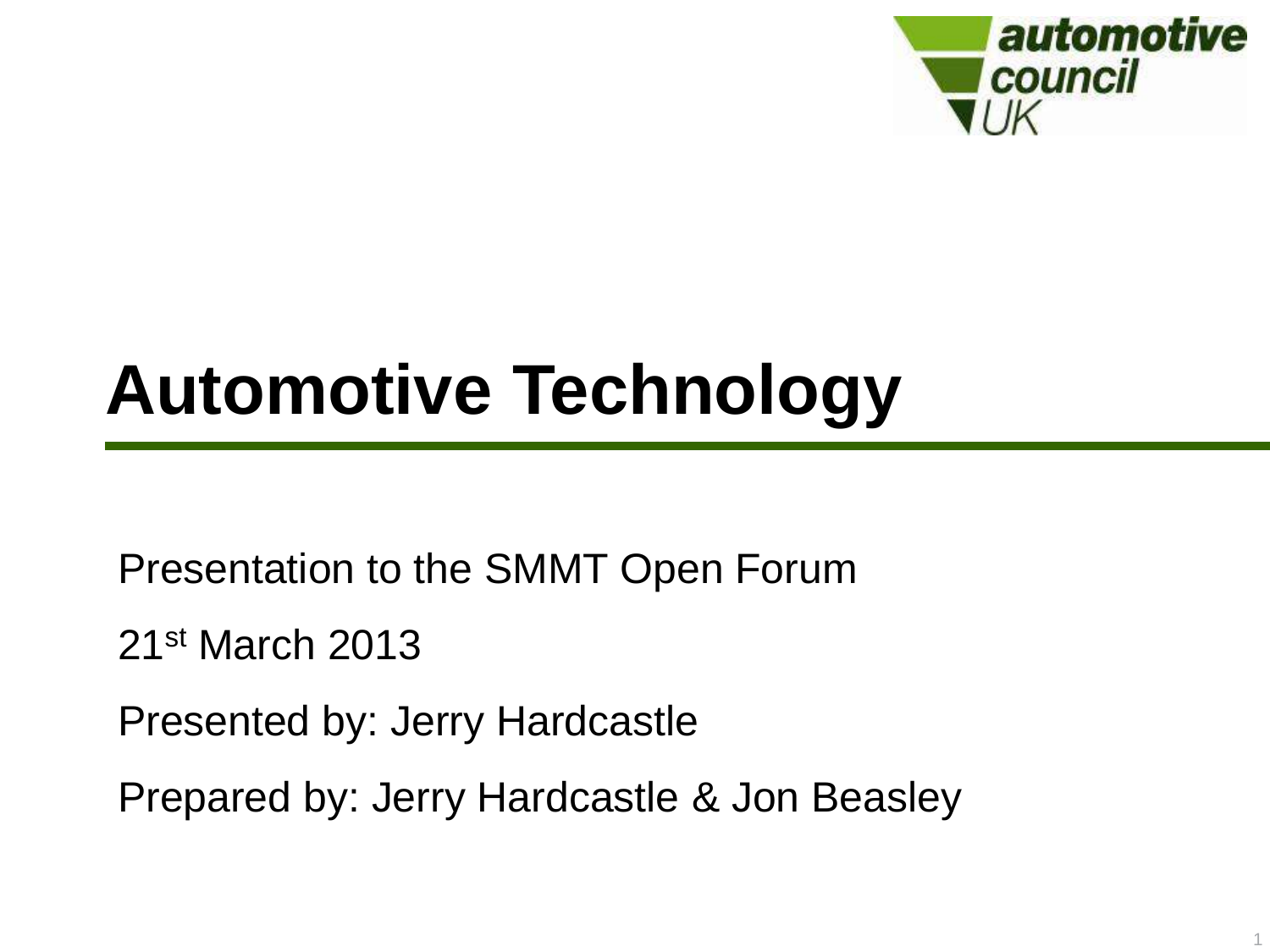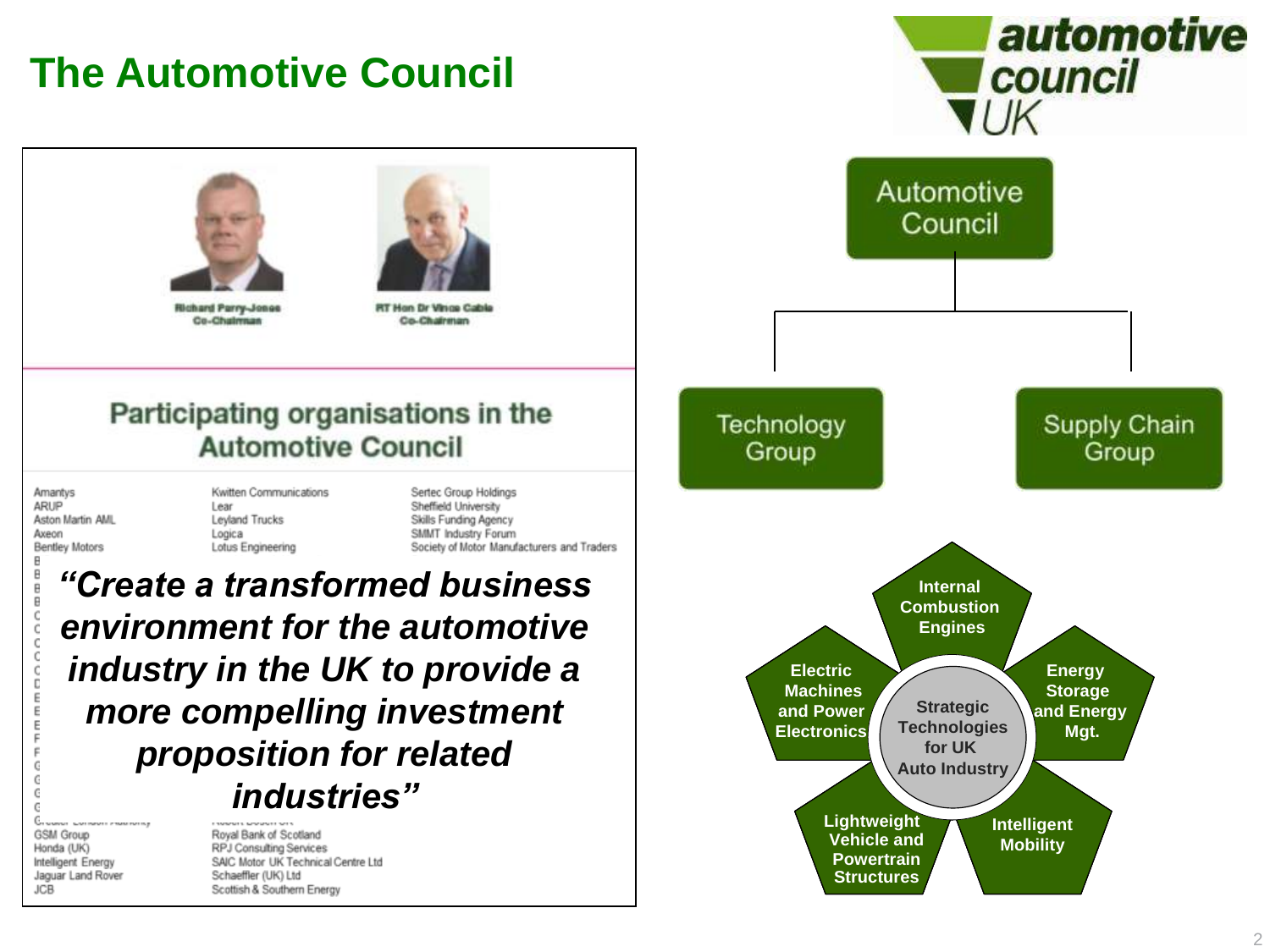### **The Passenger Car Low Carbon Technology Roadmap**





First published in April 2009 with consensus amongst industry members

 $\Box$  CO<sub>2</sub> is still the driver of change today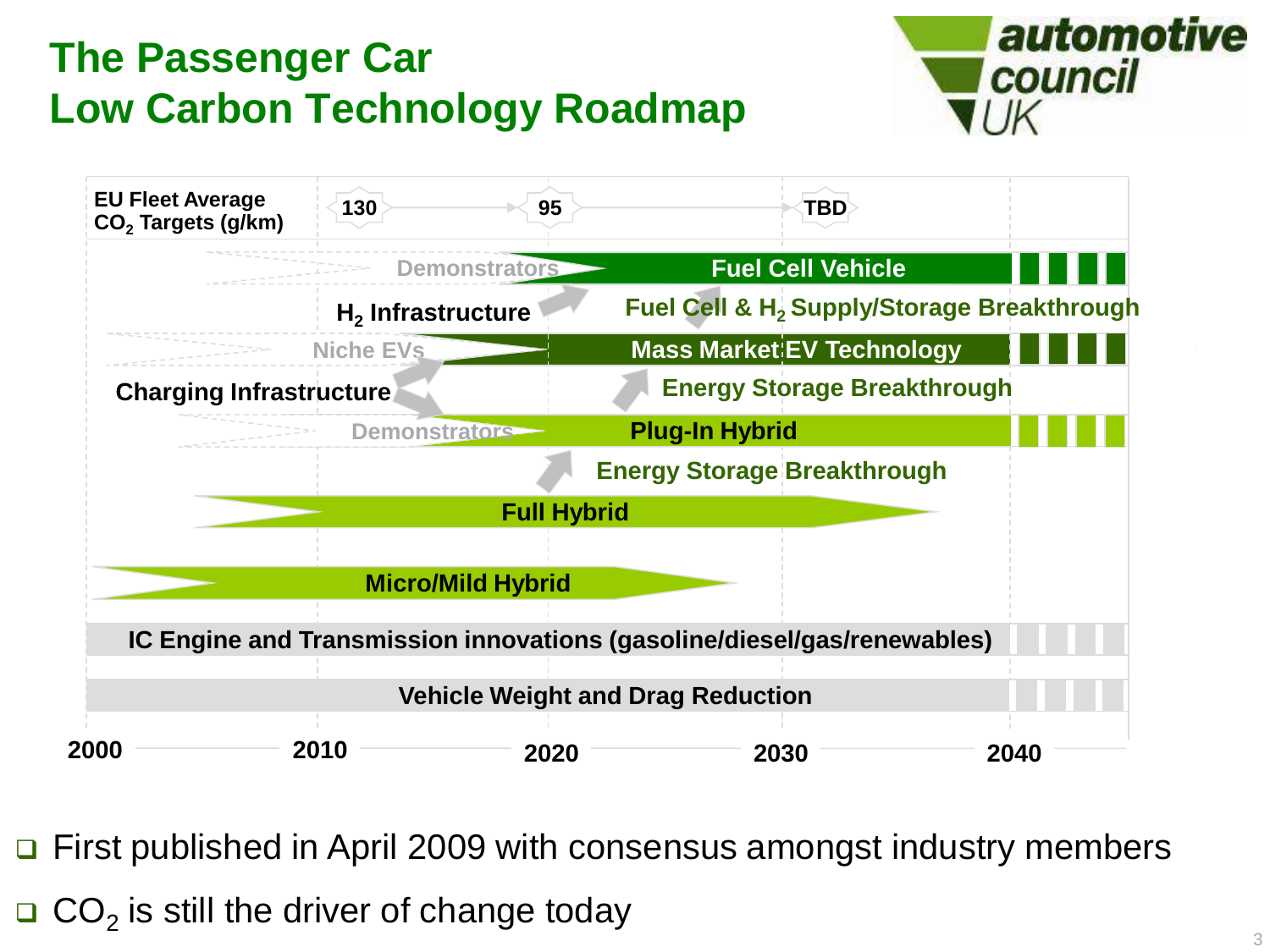## **The Technology Supply Chain**





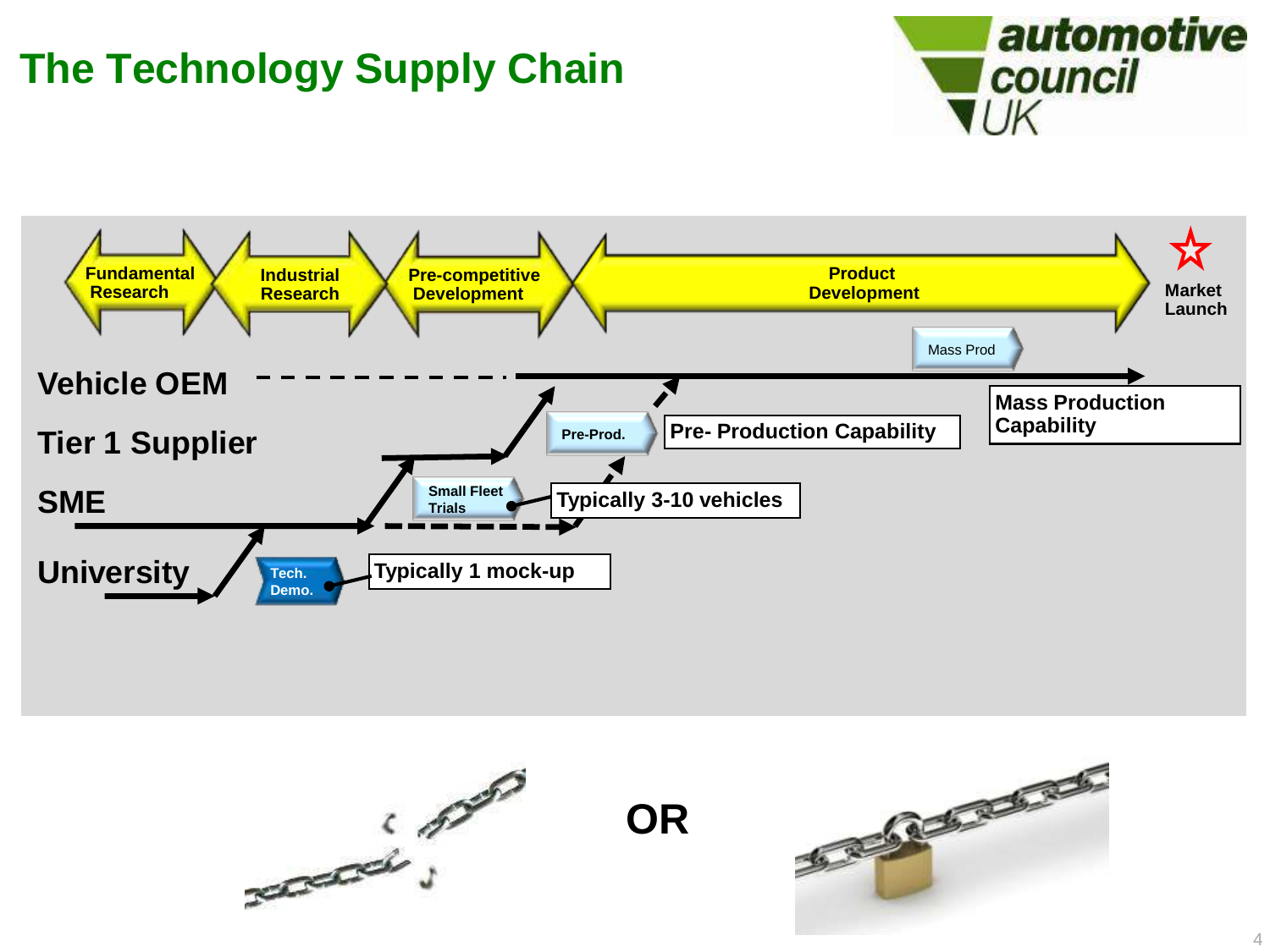

### **The Power Train Opportunity**

#### **UK Engine Manufacture 2011 (£bn)**

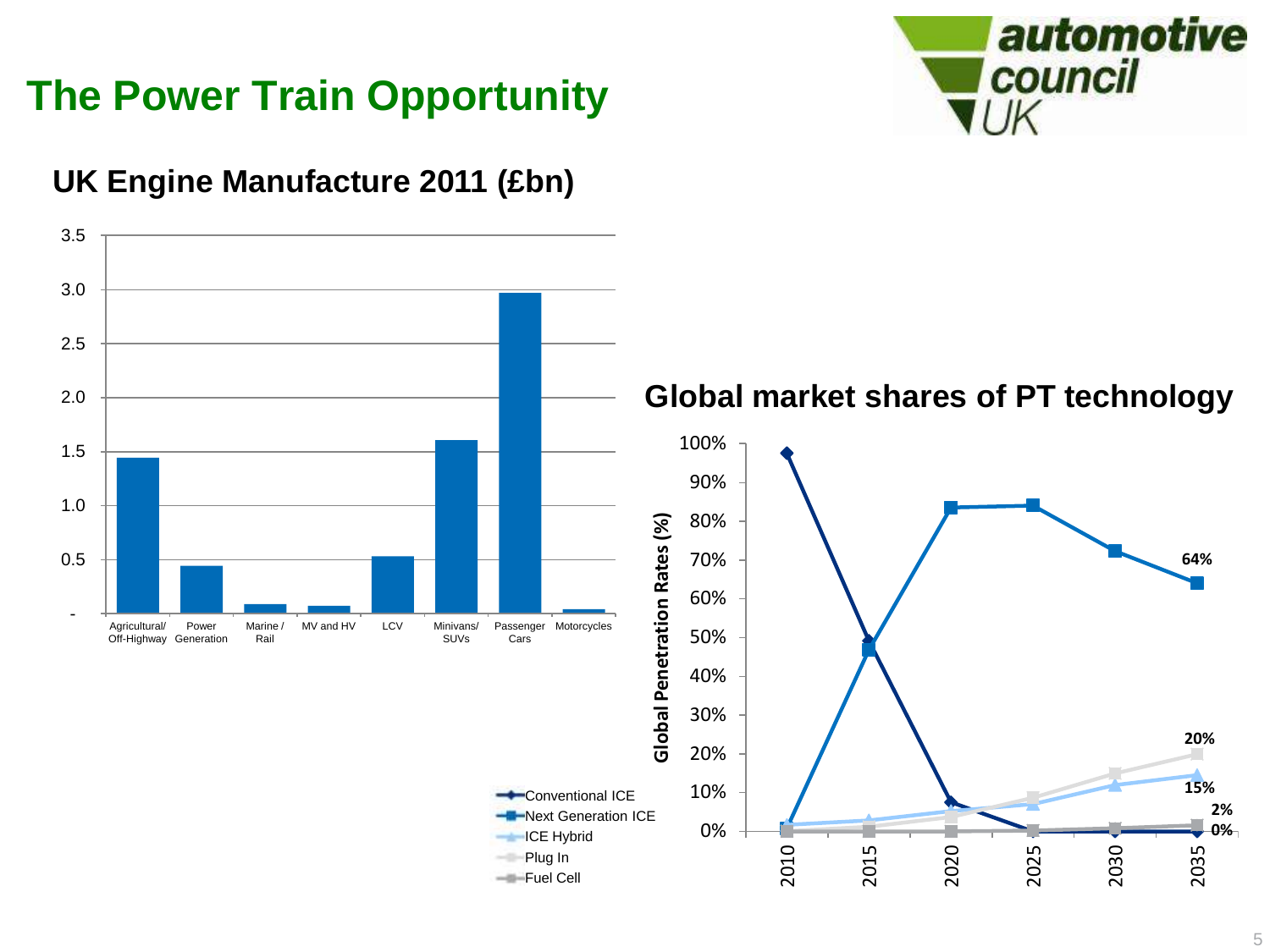### **The Advanced Propulsion Centre**



#### **Structure and Role of the APC**